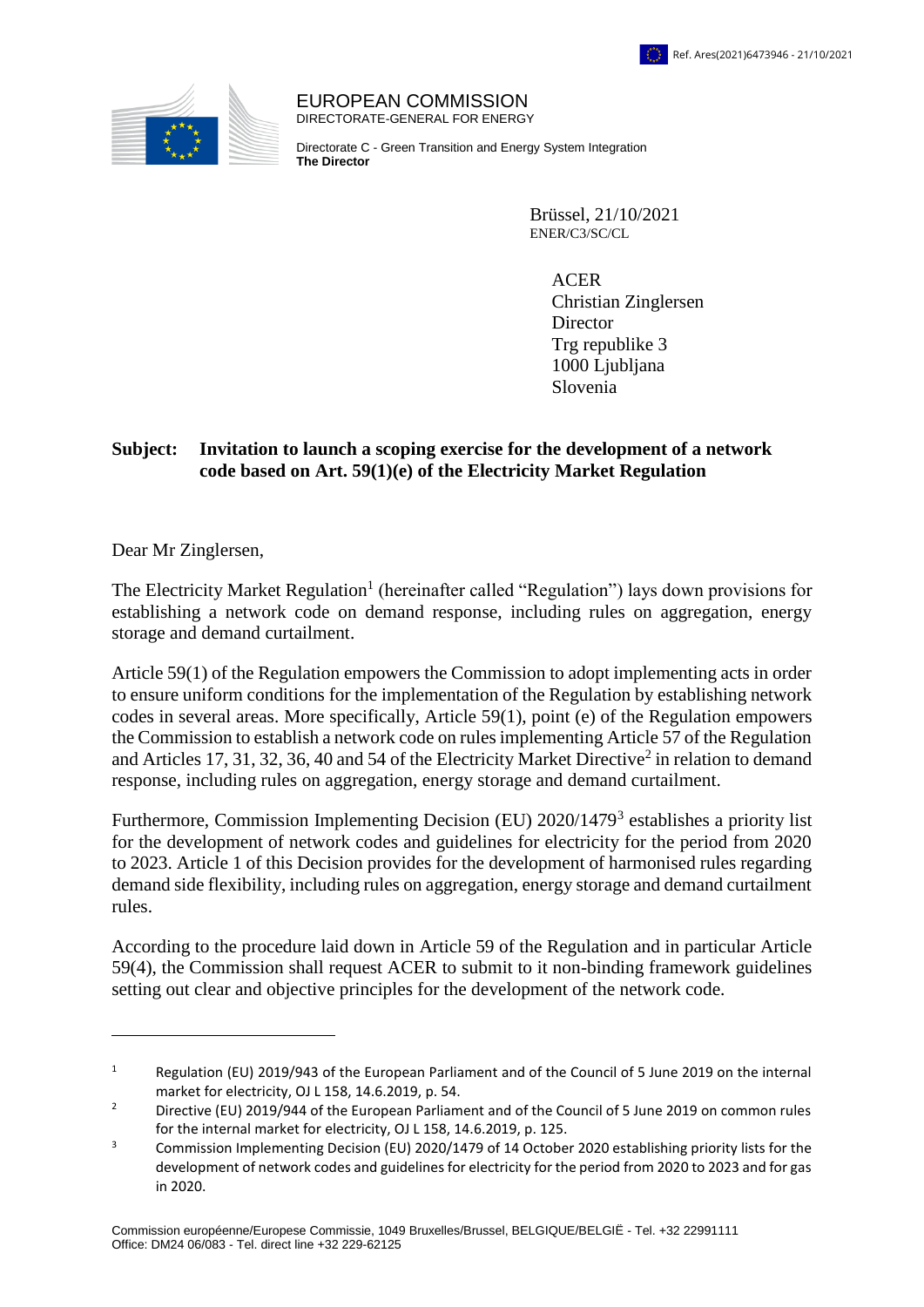In the past, it has proven useful in the context of the development of other texts, such as the guideline on electricity balancing, to have an informal scoping phase before the launch of the Commission request for framework guidelines.

I therefore invite ACER to carry out a scoping exercise, including a broad consultation of relevant stakeholders. This exercise shall serve:

1. To identify the market participants and service providers (such as loads, generation, storage; distribution connected only vs. distribution connected and transmission connected) that should be considered for the purpose of the development of a European framework based on Article 59(1), point (e) of the Regulation;

Article 59(1), point (e) of the Regulation explicitly mentions demand response and storage but does not mention (distributed) generation. Nevertheless, Article 32(1) of the Electricity Market Directive, to which Article 59(1), point (e) refers, includes distributed generation and provides that "[…] the regulatory framework shall ensure that distribution system operators are able to procure such services from providers of distributed generation, demand response or energy storage […]". This could support a conclusion that distributed generation should also fall within the scope of a European framework based on Article 59(1), point (e) of the Regulation. In addition, such a conclusion would be in line with an approach to be technology agnostic and non-discriminatory;

- 2. To determine the products, services and markets that should be included in a European framework; I consider that in particular products and services to solve physical congestion will be an important element here; and
- 3. To identify the related areas and topics that should be addressed in a European framework. These could include, but are not necessarily limited to:
	- a. market and operational processes;
	- b. coordination between system operators and between different market timeframes;
	- c. market access and rules for aggregation;
	- d. product design and procurement, in particular as concerns new products and services to system operators;
	- e. information and data exchange, including measurement, validation and settlement.

During the scoping exercise I kindly ask you to pay particular attention to the following issues, alongside with potential other issues you may identify:

- 1. Shall forward, day-ahead market, intraday markets be included within the scope of a European framework based on Article 59(1), point (e) of the Regulation?
- 2. Which balancing markets (including frequency containment reserves) should be included within the scope of a European framework based on Article 59(1), point (e) of the Regulation?
- 3. Which, if any, non-frequency ancillary reserves, shall be included within the scope of a European framework based on Article 59(1), point (e) of the Regulation?